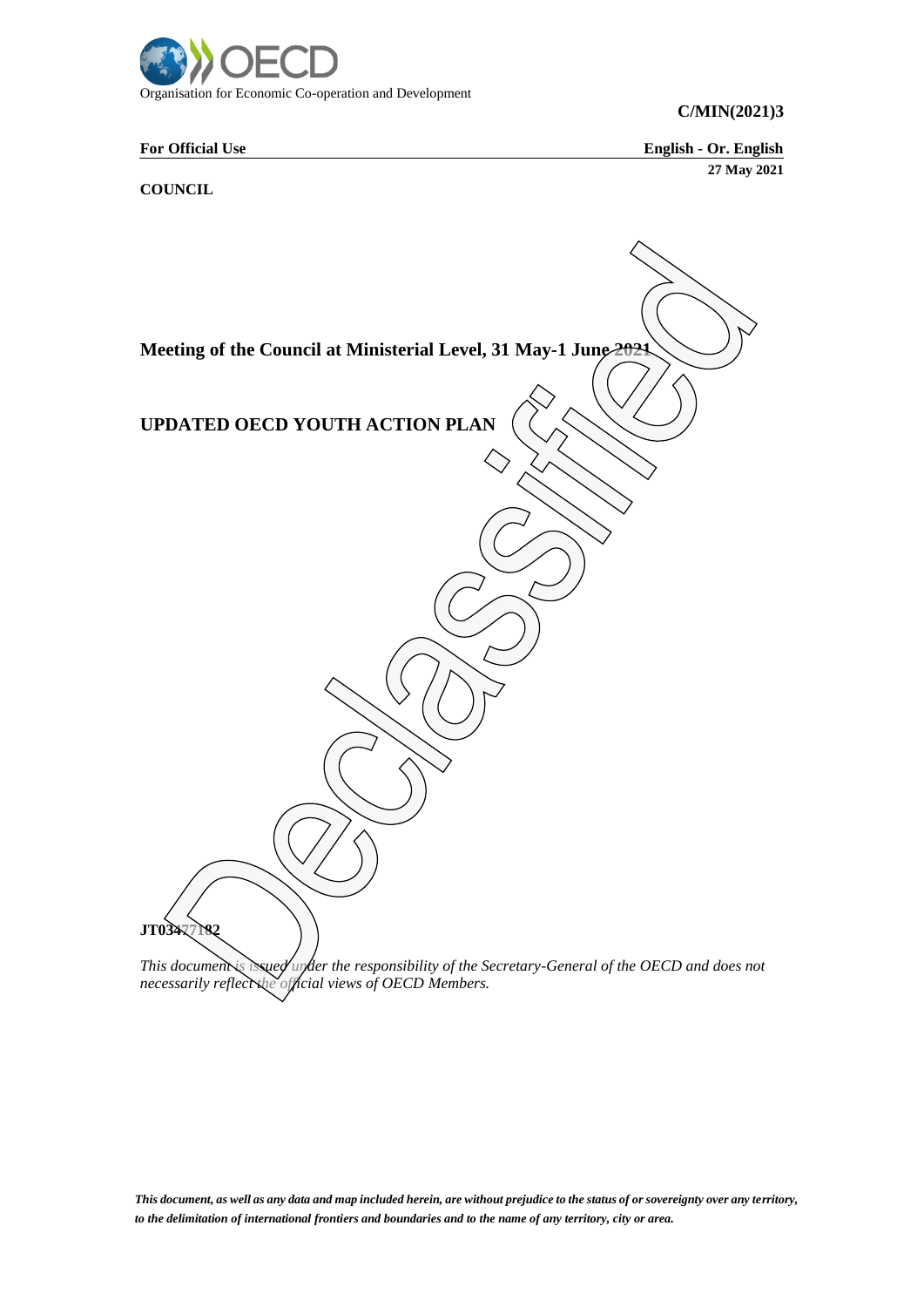# *The Updated OECD Youth Action Plan*

# **Building Blocks for Future Action**

#### *Young people are hit hard by COVID-19*

Successful engagement of young people<sup>1</sup> in the labour market and society is crucial 1. not only for their own personal well-being and economic prospects but also for overall economic growth and social cohesion. Yet, the current crisis reveals, once again, the vulnerability of young people. For many of them, the impact of the crisis will only be temporary, but for many others, there is a risk of long-lasting scars on their careers and broader social and economic outcomes.

 $\overline{2}$ . As young people are over-represented in industries most affected by the crisis and are more likely to work on temporary contracts, the COVID-19 crisis pushed youth unemployment rates upwards in nearly all OECD countries, with an impact twice as strong as for the total population. By the end of 2020, the total OECD unemployment rate reached 14.0% for 15-to-29 year olds, equal to 23.4 million unemployed young people. In addition, many young people are challenged by physical-distancing measures, remote learning, a drop in income, complicated situations at home and/or mental health conditions.

# **Figure 1. Unemployment rates of young people aged 15-29**



As a percentage of the youth labour force, 2019-Q4 and 2020-Q4 (or latest quarter available)

Note: Data are not seasonally adjusted Source: European and National Labour Force Surveys

-

<sup>&</sup>lt;sup>1</sup> The OECD Youth Action Plan defines youth as 15-29 year olds.

<sup>\*</sup> Note: The statistical data for Israel are supplied by and under the responsibility of the relevant Israeli authorities. The use of such data by the OECD is without prejudice to the status of the Golan Heights, East Jerusalem and Israeli settlements in the West Bank under the terms of international law.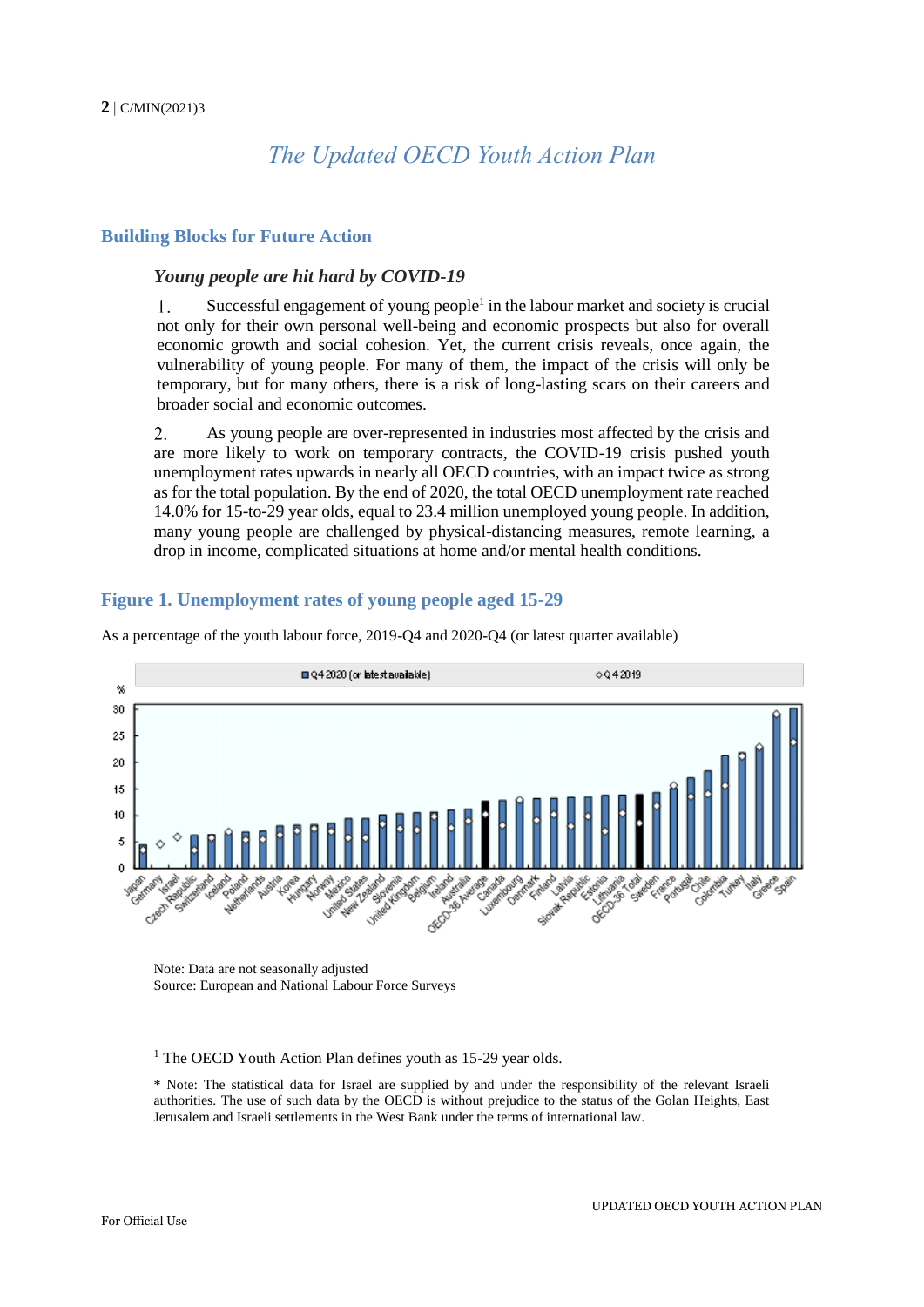$\overline{3}$ . School closures and remote learning have complicated access to education for many young people, raising the risk of learning losses and school dropout. Young people from more disadvantaged backgrounds and from regions with poor digital infrastructure are particularly affected, as are those in study branches that are hard to organise remotely. While there is a tangible risk of increasing numbers of young people not in education, employment or training (NEETs) in the coming years, the increased use of digital technologies accelerated the development of digital skills and opened new opportunities for remote learning.

 $\overline{4}$ . Depending on the country, limited access to income support benefits can further aggravate the situation of young people who experience a drop in income. Some governments have been (temporarily) scaling up income support, but in other countries support remains limited or does not reach all young people in need, due to ineligibility for unemployment insurance schemes or limited access to social assistance schemes. In some cases, other actors, such as social economy organisations, have been stepping in to help young people meet basic needs, such as for food and housing.

 $5<sub>1</sub>$ Prevalence of depression and anxiety among young people surged at the onset of the crisis, and continues to increase in some countries. While the temporary closing of educational institutions and social, cultural and sport activities weakened social connections that help maintain good mental health, mental health support provided in schools and universities has been heavily disrupted in many countries. Young people are increasingly using other platforms for support, such as phone lines and youth centres, and mental health services are offering teleconsultations and remote forms of care to maintain continuity of services.

# **Figure 2. Impact of COVID-19 on mental health**

Share of individuals reporting that their mental health or that of their household has been affected by the crisis, in selected OECD countries and by age, 2020



Source: OECD Risks that Matter 2020 survey

6. Not all young people face the same difficulties. Factors other than age affect their needs and vulnerability, including the country and region in which they live, as well as their gender, race, ethnicity, health, migrant and socio-economic background. However, in all countries, disadvantaged young people face an increased risk of high and persistent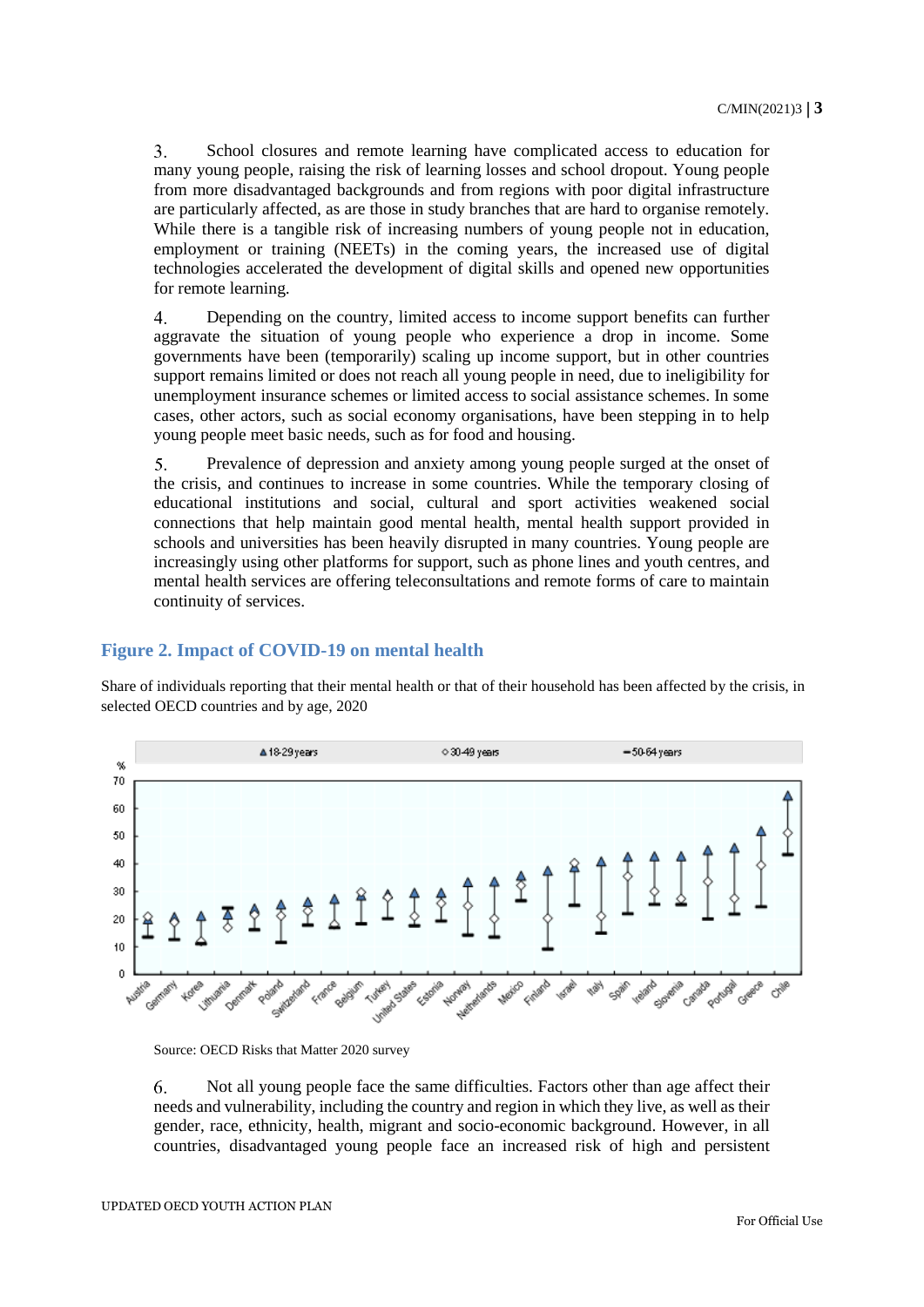unemployment, poor quality jobs when they do find work, and a high risk of social exclusion. Specific attention to these groups is needed to ensure they receive the support they need to thrive in life. As vulnerability stems from a range of complex factors that compound over time, investing in children and child well-being is crucial to improve youth outcomes.

# *The COVID-19 crisis accelerated existing trends*

 $7.$ Young people have never stayed longer in education and training – around 85% of young people complete upper secondary education in the OECD on average – and financial support mechanisms have helped making tertiary education more accessible to more young people – 44% of 25-34 year-olds held a tertiary degree in 2018. Educational institutions are evolving to meet changing job market demands by promoting flexible pathways into tertiary education, balancing academic and vocational skills, and working more closely with employers and industry and training organisations. However, student orientation and career guidance are often insufficient to ensure that young people have adequate information on the range of available education and training opportunities. Vocational qualifications remain under-valued in many countries, despite their importance in providing the technical and professional skills that are needed in the labour market.

 $8<sup>1</sup>$ Trends such as automation, digitalisation, and artificial intelligence bring many new opportunities, but also polarise the labour market and challenge the integration of young people. In two out of three OECD countries (for which data is available), highly educated young people are now more likely to be in low-paid jobs than in high-paid ones. Before the onset of the COVID-19 pandemic, one in eight young people were NEETs, and, in the case of European Union (EU) member states, only one third of NEETs are registered with public employment services. In most developing countries, informality rates among young people remain high, while in some other countries, unpaid internships are gaining importance. While new forms of work organisation provide flexibility, they also challenge access to social protection systems, basic labour rights and training opportunities for an increasing share of young people in many countries.

 $9<sub>1</sub>$ Nearly half of young people say they would prefer entrepreneurship over working as an employee. However, young people are much less likely than adults to be selfemployed, as they often lack the necessary skills, networks and capital to successfully run their own business.

Young people's transition to an autonomous life has become harder in recent years 10. due to rising housing prices. Homeownership is increasingly out of reach for young people, limiting their ability to secure housing and build up wealth. Young people are living longer with their parents, or are renting in the private market, where prices have increased in all but two OECD countries in recent years – in some cases, significantly. Young people from low-income families are particularly affected by declining home ownership opportunities, as they are less likely to be high-income earners, and often less able to rely on family resources for acquiring real estate.

# *Intergenerational justice*

11. Young people demonstrate strong motivation for addressing global challenges such as climate change, rising inequality, shrinking space for civil society and threats to democratic institutions. However, young people remain underrepresented in public institutions and there is great variation across countries in young people's trust in the government and public institutions. After a general deterioration in the aftermath of the 2008 global financial crisis in many countries, governments had been slowly regaining the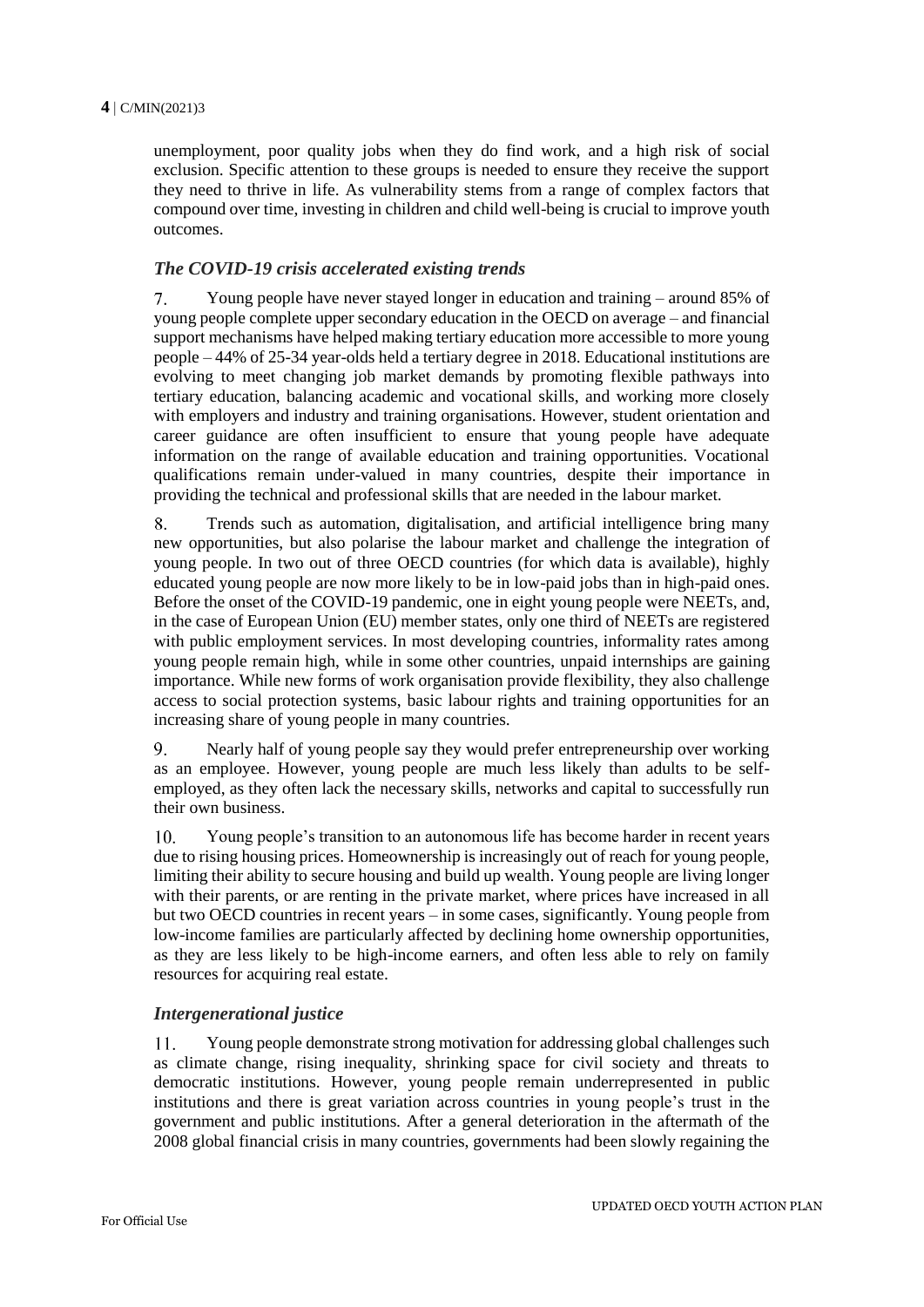trust of young people, though the current crisis may affect trust again. Young people tend to be more vocal in the public debate through non-institutionalised participation channels, such as online raising awareness campaigns, protests or social movements.

#### **Figure 3. Trust in the government among young people**

Share of 15-29 year olds who trust their government, 2020 (or latest available year)



Source: OECD calculations based on Gallup World Poll

 $12.$ Four out of ten (40%) young people aged 18-29 feel that the government does not incorporate their views when designing or reforming public benefits and services (total population: 49%), whereas two out of three (65%) young people think the government should be doing more to ensure their economic and social security and well-being (total population: 67%). Overall, young people tend to express higher satisfaction with policy outcomes when they are more systematically involved in policymaking.

Engaging young people in decision making is indeed crucial, as the costs of climate 13. change, population ageing and COVID-19 debts will fall for a large part on the shoulders of the current youth generation. As they tend to participate less in elections than their older peers and their share among voters is shrinking as a result of population ageing, they have too little say in how these issues can be solved in a way that assures intergenerational justice.

# *Giving young people the support they need now*

 $14.$ In the aftermath of the global financial crisis, governments acted inadequately in addressing young people's difficulties, leaving many of them with long-lasting scars on their careers and overall well-being. It took a whole decade before the OECD youth unemployment rate returned to its pre-2008 level, while many other outcomes have remained fragile.

Countries have been trying to mitigate the impact on young people, but the far- $15.$ reaching effects of the COVID-19 crisis and broader societal trends require a more ambitious and comprehensive policy package so that no young person is left behind. Such package is particularly needed in those economies that have been hit hard by the COVID-19 crisis, or had not yet recovered fully from the global financial crisis. Early action is the best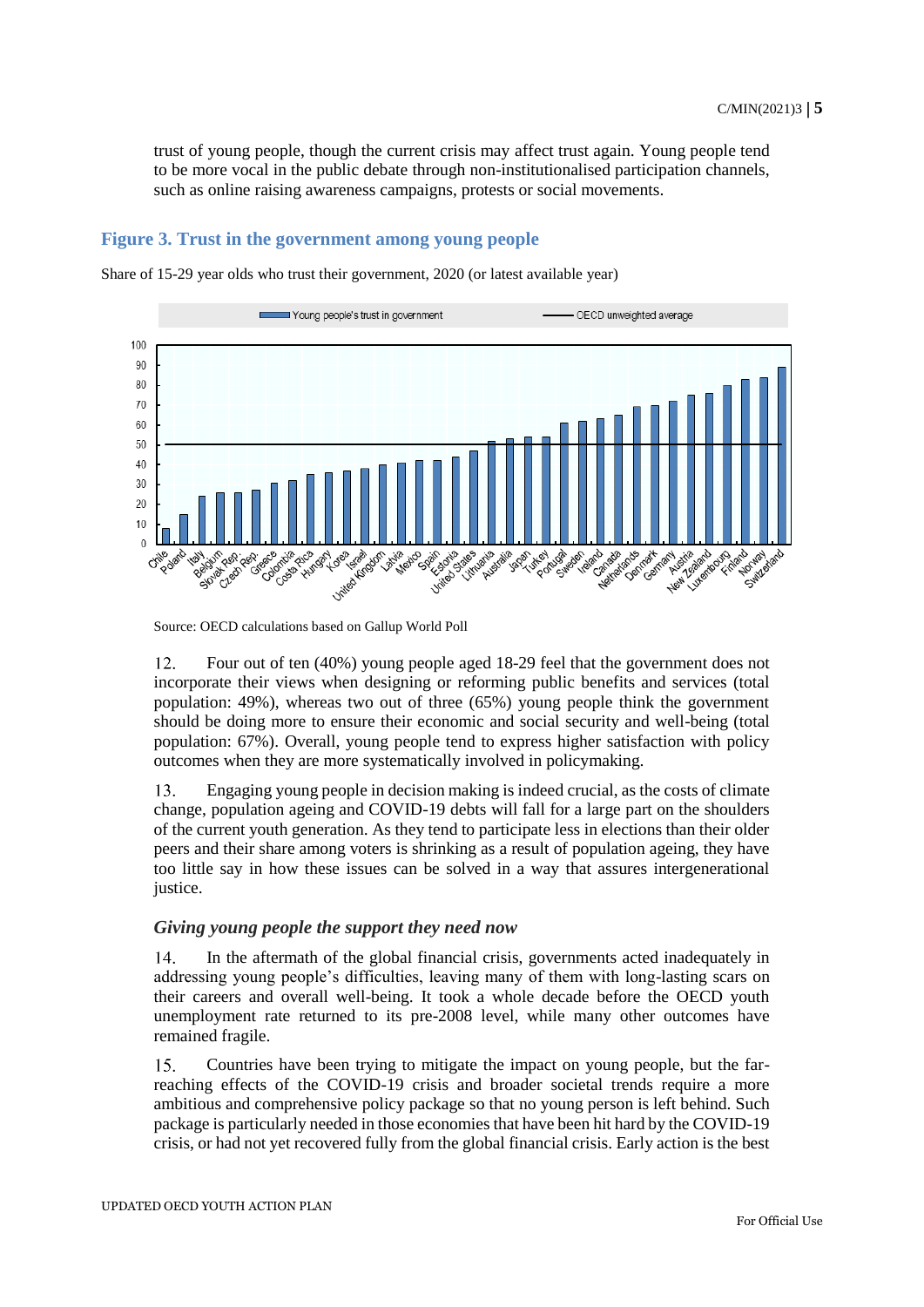#### **6** C/MIN(2021)3

way to prevent long-term damage and the fiscal costs of the required interventions are small in comparison to the benefits that accumulate over the rest of young people's lives. This OECD Youth Action Plan provides the building blocks for improving support in key areas.

# **Examples of Actions Undertaken by OECD Countries to Support Young People**

# *Ensure that all young people acquire relevant skills*

- Strive to ensure that all young people, through formal as well as informal and nonformal learning, acquire the adequate skills, including social, emotional and creativity skills, to successfully engage in increasingly digitalised and greener economies.
- Design education pathways that enable progression and prepare learners for a wide range of aspirations, in line with skills demanded in the labour market.
- Provide effective and early career guidance and counselling to assist young people in transitions within the education system and from school to work.
- Address systematic barriers, stereotypes and biases based on the intersections of gender, sexual orientation, race, class, ethnicity, religion, disability and migrant status, etc. in education and career choice.
- Promote access to lifelong learning, upskilling and re-skilling, skills recognition and quality work-based learning, and strengthen ties with the private sector and social economy.
- Address and mitigate early school leaving, and provide early school leavers with attractive second-chance opportunities and skills recognition programmes.
- Address digital divides and explore flexible and innovative approaches to facilitate distance and e-learning for all students.

# *Support young people in their transition into the labour market*

- Promote job creation through macroeconomic policies and targeted investment policies, as required, including through hiring subsidies and tax incentives.
- Promote labour rights and protection regardless of employment status, remove labour market barriers for young people, and reduce the percentage of young people in precarious employment.
- Stimulate social dialogue and effective collective bargaining to ensure fair labour market outcomes for young people.
- Invest in good quality, cost-effective employment services with early identification of young people most at risk of labour market exclusion, and provide tailored support.
- Promote access to entrepreneurship through improved counselling (including postcreation coaching), education and training, and access to finance and networks.

# *Combat social exclusion and promote youth well-being beyond economic outcomes*

 Improve access to and coverage of social protection systems, as appropriate, to provide adequate income support for young people with insufficient means, subject to strict mutual obligation requirements.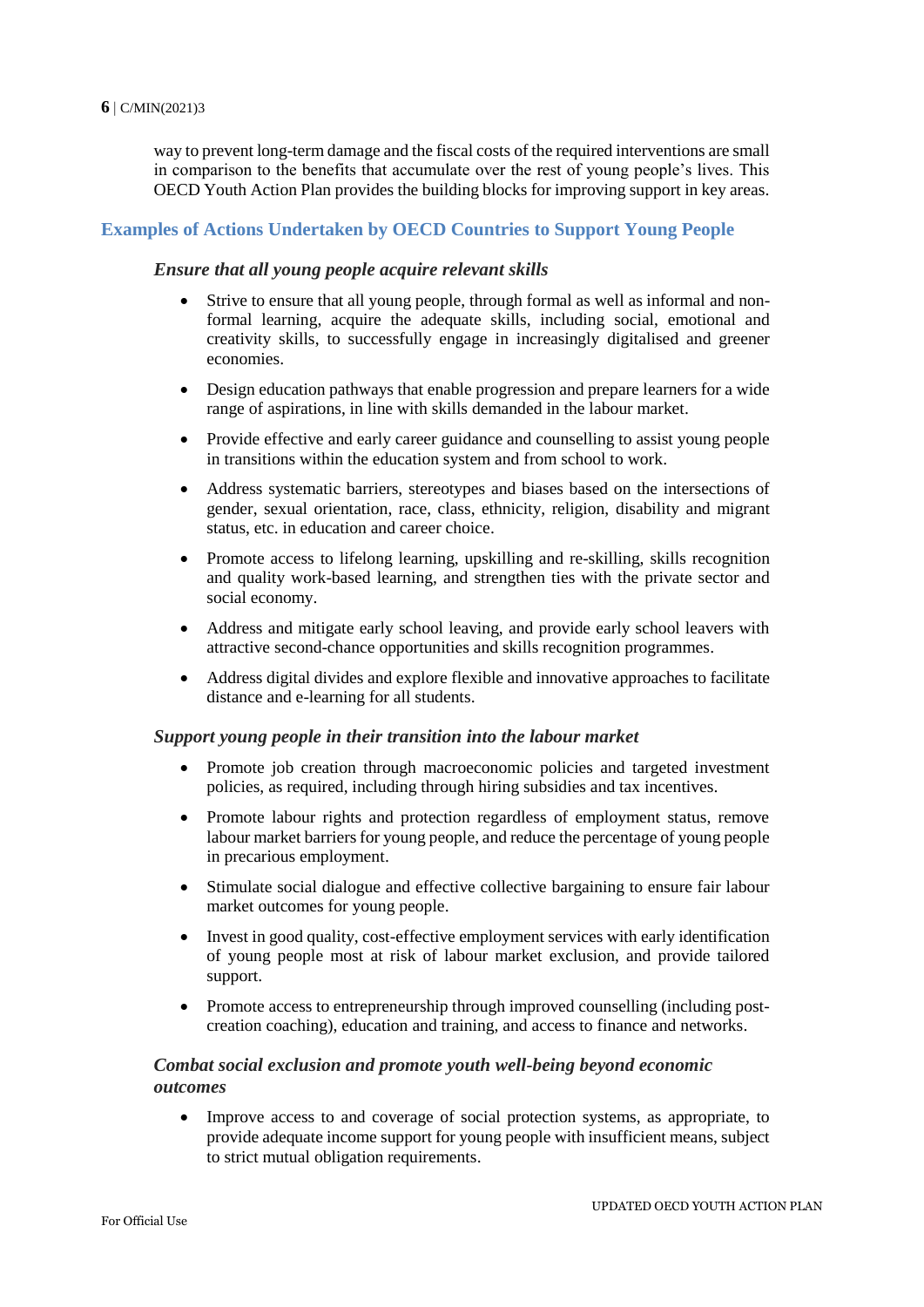- Engage national, regional and local stakeholders to reach out to young people in vulnerable situations (in particular unregistered NEETs), and provide integrated and individually tailored health, social and employment support.
- Make housing more affordable for all young people.
- Invest in and promote timely and affordable mental health support for young people.
- Invest early in children and families and strengthen whole-of-child well-being policies.
- Invest in local infrastructure to promote sport, cultural and social activities for all.

# *Strengthen the relationship between young people and public institutions*

- Remove barriers and promote meaningful youth engagement in democratic processes and public and political life, and representation in governmental institutions.
- Promote spaces for dialogue among different age cohorts.
- Promote the representation of young people in the public sector workforce, as well as inter-generational learning between older and younger employees.
- Mobilise and support youth stakeholders to increase representation, resilience and social cohesion.
- Strengthen trust in government and public institutions among young people and address the risk of polarisation and dissociation from democratic institutions.

# *Reinforce administrative capacities to deliver youth-responsive services and address age-based inequalities*

- Improve the collection of evidence disaggregated by age and other intersecting identity factors (e.g. gender, race, disability, sexual orientation, socio-economic and migrant background) to track inequalities and inform decision-making.
- Support the development of laws, policies, youth strategies, as well as adequate institutional and financial capacities, to promote an integrated approach to youth policy making and service delivery and youth-responsive policy outcomes.
- Design public administration tools for policy makers to embed the principle of intergenerational justice in rule making, public spending decisions and stakeholder consultation.

# **How to maximise the use of this Youth Action Plan?**

# *OECD Recommendation*

 $16.$ It is proposed to develop an OECD Recommendation to promote a governmentwide strategy to support young people. The proposed Recommendation would aim at strengthening youth policies and outcomes in relevant policy areas, including employment and education policies, social policies and public governance. It would be elaborated by the relevant OECD committees through appropriate coordination and consultation with stakeholders, including the OECD social partner advisory committees Business at OECD (BIAC) and TUAC.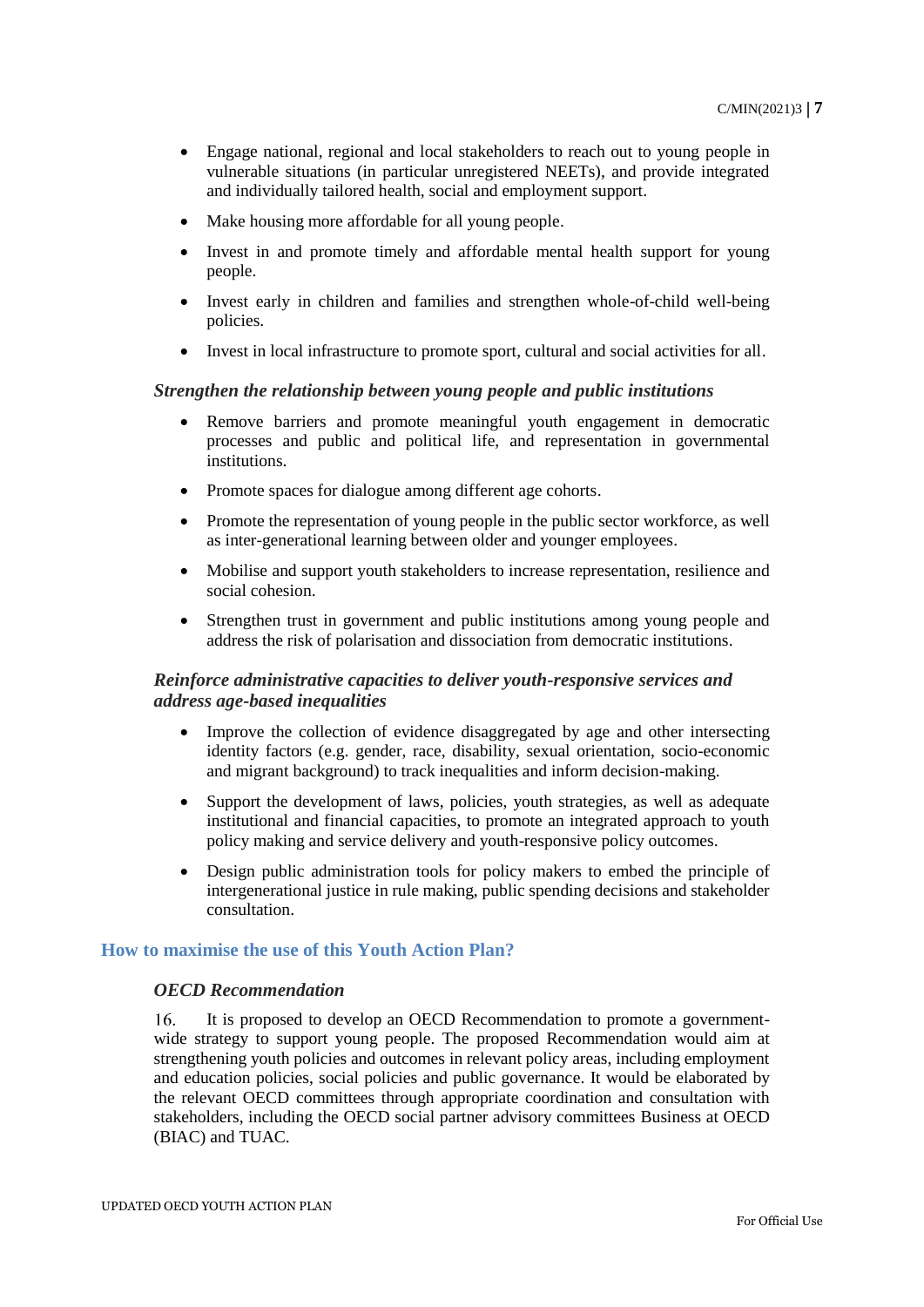# *Tools to support the use of the Youth Action Plan*

17. Several tools could be developed to support countries at the national, regional and local level. Support could take different forms, including comprehensive country reviews, advice on specific youth policies, and workshops and policy notes on good practices.

- **Country, region or city reviews.** Comprehensive country reviews on youth to identify the key reforms that are required to help young people during this crisis and in the recovery period. The precise scope of the review would be discussed with the country concerned. Reviews in specific regions or cities can also be undertaken.
- **Advice on specific youth policies.** In-depth advice on specific policy areas of the Youth Action Plan. Such advice could be undertaken with a specific OECD body or in collaboration with several bodies, depending on the focus and scope of the support.
- **Workshops and policy notes on good practices.** There are large differences across countries and regions in terms of youth outcomes and youth policies, opening up the scope for mutual learning from successful measures that countries/regions have taken to improve youth outcomes. A series of workshops on topical issues could be organised where good practice examples and lessons for policy implementation would be identified based on different country/regional experiences.

# *A voice for young people*

18. The Young people as well as youth organisations will be engaged in the process through different channels to give them a voice and opportunities to propose solutions for the challenges that their generation faces today.

 **Engagement with young people, youth organisations, youth policy makers and other actors.** The network of youth policy makers from OECD countries will be engaged to provide strategic guidance and feedback on the Youth Action Plan.

The OECD's network of youth-led civil society organisations, including representatives from regional umbrella organisations, national youth councils and youth-led/-focused associations operating at the national and subnational level, will be mobilised to boost their participation in OECD work and events.

Partnerships with OECD-related social partners/stakeholder networks that are launching new initiatives for young people, as well as international organisations active in the youth field will be explored. The OECD will also ensure complementarity with relevant frameworks and instruments launched by other international organisations.

Young people will be consulted through Youthwise, a group of 23 people aged 18- 30 from a wide range of OECD countries. Youthwise members will participate in meetings and discussions and who acts as a sounding board for the OECD's work.

- **OECD/CEPR Young Researcher Day.** An OECD/CEPR Young Researcher Day will be organised. Young researchers will be invited to present their research work in thematic sessions, with staff of the OECD Secretariat and OECD Member countries as discussants.
- **OECD leads by example.** The OECD Internship Programme and Young Associates Programme are designed to give highly qualified and motivated students